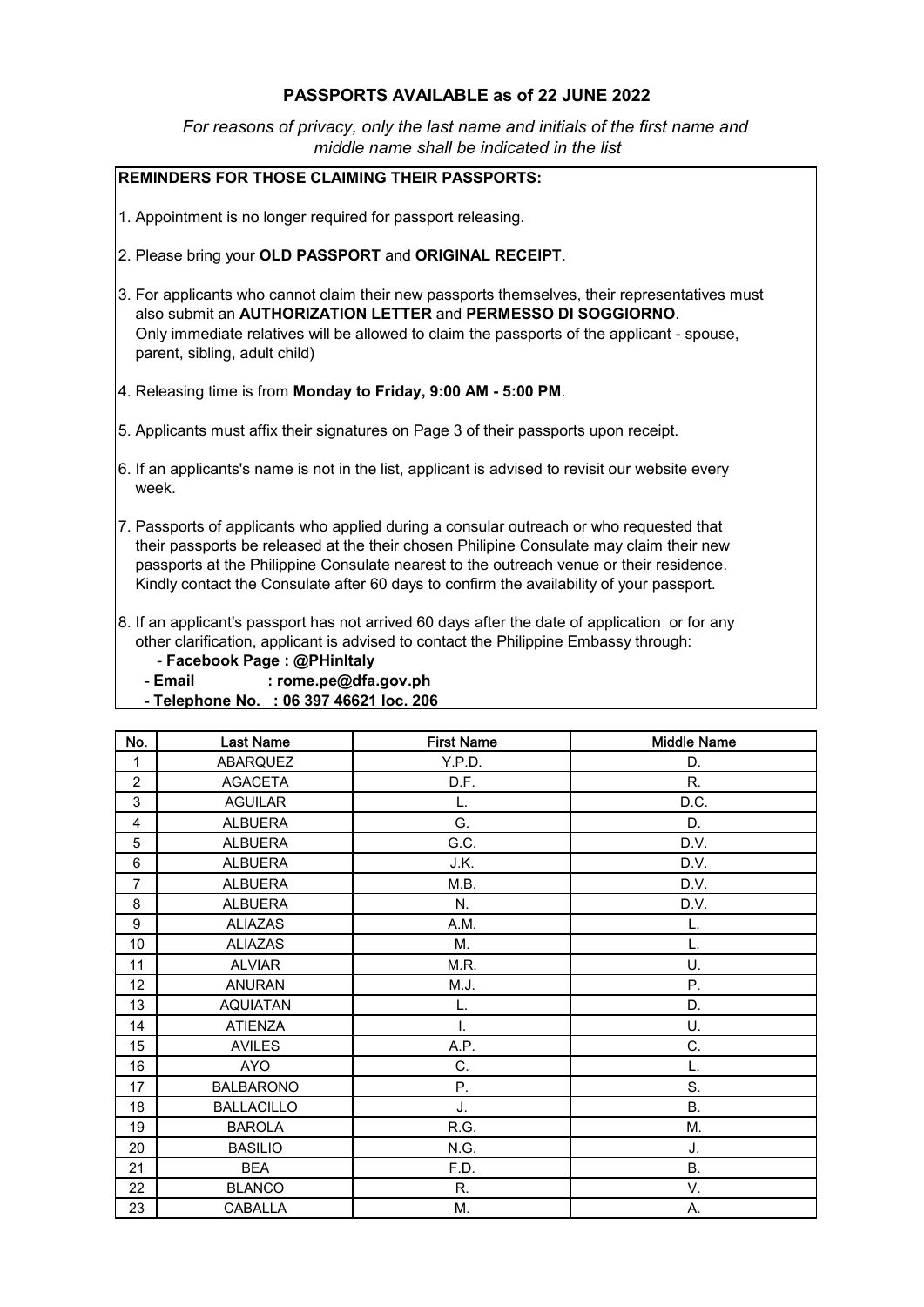| 24 | CAJANDIG            | D.   | В.           |
|----|---------------------|------|--------------|
| 25 | CANILANG            | J.   | O.           |
| 26 | <b>CATIBOG</b>      | N.   | S.           |
| 27 | CELZO               | E.M. | Α.           |
| 28 | COLLADO             | R.   | Ι.           |
| 29 | CORONEL             | C.   | R.           |
| 30 | <b>DALAY</b>        | A.A. | А.           |
| 31 | <b>DANO</b>         | Α.   | C.           |
| 32 | DE GUZMAN           | H.A. | А.           |
| 33 | DE GUZMAN           | J.   | А.           |
| 34 | DE GUZMAN           | N.   | D.           |
| 35 | DE LA CUESTA        | R.   | M.           |
| 36 | DE ROXAS            | Ρ.   | А.           |
|    |                     | V.C. |              |
| 37 | DE SAGUN            |      | А.           |
| 38 | DE VERA             | М.   | V.           |
| 39 | <b>DELA PISA</b>    | S.   | <b>B.</b>    |
| 40 | <b>DELOS SANTOS</b> | А.   | Ι.           |
| 41 | <b>DIMAANO</b>      | K.C. | U.           |
| 42 | <b>DIRECTO</b>      | Ρ.   | D.           |
| 43 | <b>DORADO</b>       | M.   | Ε.           |
| 44 | <b>ESCALANTE</b>    | M.   | M.           |
| 45 | <b>ESTALANE</b>     | C.   | D.P.         |
| 46 | <b>EVANGELISTA</b>  | C.   | R.           |
| 47 | EVANGELISTA         | J.A. | D.           |
| 48 | <b>FABRO</b>        | T.H. | M.           |
| 49 | <b>FLORES</b>       | D.   | C.           |
| 50 | <b>GAETA</b>        | Ε.   | <b>B.</b>    |
| 51 | GONZALO             | V.   | Ρ.           |
| 52 | <b>GUEVARRA</b>     | L.   | M.           |
| 53 | <b>GUINHAWA</b>     | J.N. | D.           |
| 54 | <b>GUINHAWA</b>     | J.   | D.           |
| 55 | <b>HISTORILLO</b>   | S.   | N.           |
| 56 | <b>LACSINA</b>      | L.   | М.           |
| 57 | <b>LAVADO</b>       | Ρ.   | V.           |
| 58 | LOPEZ               | J.K. | Ρ.           |
| 59 | <b>LUMBA</b>        | J.   | D.           |
| 60 | <b>MACARAEG</b>     | L.A. | D.V.         |
| 61 | MADELO              | L.   | S.           |
| 62 | <b>MANALO</b>       | Μ.   | N.           |
| 63 | <b>MARAMOT</b>      | J.   | V.           |
| 64 | <b>MARCELLANA</b>   | R.M. | M.           |
| 65 | <b>MASGON</b>       | J.   | R.           |
| 66 | <b>MATIRA</b>       | C.   | D.           |
| 67 | <b>MATIRA</b>       | P.J. | G.           |
| 68 | <b>MEDRANO</b>      | R.   | M.           |
| 69 | <b>MENDOZA</b>      | Η.   | <b>B.</b>    |
| 70 | MENDOZA             | Y.K. | C.           |
| 71 | <b>NADAL</b>        | R.   | J.           |
| 72 | <b>NADAL</b>        | S.C. | J.           |
| 73 | <b>NOLASCO</b>      | C.   | А.           |
| 74 | <b>NOLASCO</b>      | D.   | Ρ.           |
| 75 | <b>OCAMPO</b>       | J.   | $\mathsf{L}$ |
| 76 | <b>ORBITA</b>       | Ε.   |              |
|    |                     |      | А.           |
| 77 | <b>ORBITA</b>       | T.J. | О.           |
| 78 | <b>ORBITA</b>       | T.S. | А.           |
| 79 | ORTIZ               | F.   | C.           |